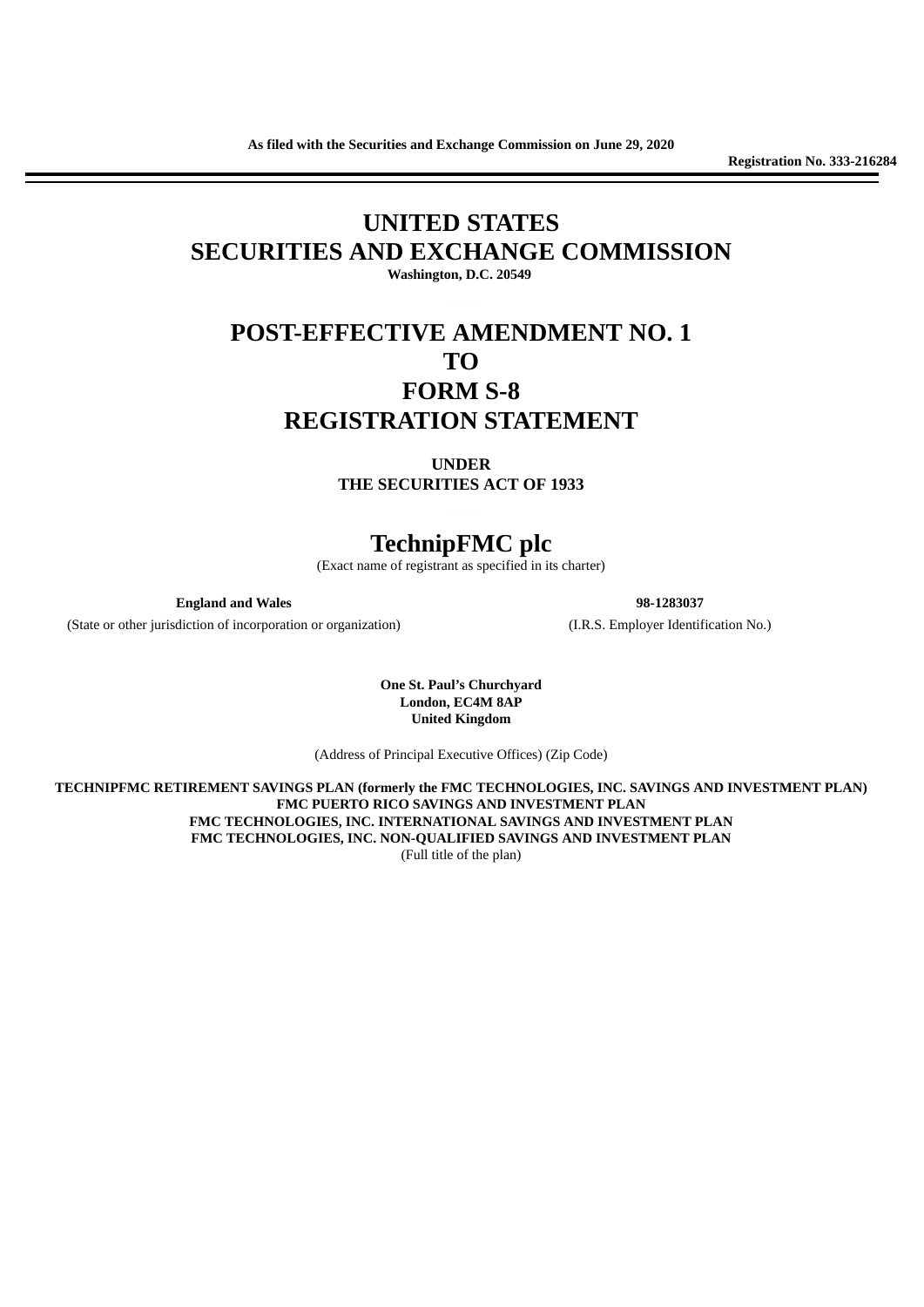| Dianne B. Ralston, Esq.                     | Copy to:                        |
|---------------------------------------------|---------------------------------|
| <b>Executive Vice President,</b>            | <b>Ryan Maierson, Esq.</b>      |
| <b>Chief Legal Officer and Secretary</b>    | <b>Latham &amp; Watkins LLP</b> |
| <b>TechnipFMC</b> plc                       | <b>811 Main Street</b>          |
| 11740 Katy Freeway<br><b>Energy Tower 3</b> | <b>Suite 3700</b>               |
| Houston, Texas 77079                        | Houston, Texas 77002            |
| (281) 591-4000                              | $(713) 546 - 7420$              |
|                                             |                                 |

(Name and address of agent for service) (Telephone number, including area code, of agent for service)

Indicate by check mark whether the registrant is a large accelerated filer, an accelerated filer, a non-accelerated filer, a smaller reporting company, or an emerging growth company. See the definitions of "large accelerated filer," "accelerated filer," "smaller reporting company," and "emerging growth company" in Rule 12b-2 of the Exchange Act.

| Large accelerated filer | Accelerated filer         |  |
|-------------------------|---------------------------|--|
| Non-accelerated filer   | Smaller reporting company |  |
| Emerging growth company |                           |  |

If an emerging growth company, indicate by check mark if the registrant has elected not to use the extended transition period for complying with any new or revised financial accounting standards provided pursuant to Section 7(a)(2)(B) of the Securities Act.  $\Box$ 

### **EXPLANATORY NOTE**

TechnipFMC plc (the "Registrant") is filing this Post-Effective Amendment No. 1 to Registration Statement on Form S-8 filed on February 27, 2017 (File No. 333-216284) (the "Registration Statement") to remove from that Registration Statement all of the Registrant's Ordinary Shares, par value \$1 per share (the "Ordinary Shares"), that remain unsold under the TechnipFMC Retirement Savings Plan (formerly the FMC Technologies, Inc. Savings and Investment Plan); FMC Puerto Rico Savings and Investment Plan; FMC Technologies, Inc. International Savings and Investment Plan; and FMC Technologies, Inc. Non-Qualified Savings and Investment Plan (collectively, the "Plans").

Effective March 29, 2019, the Ordinary Shares were discontinued as an active investment option in the TechnipFMC Retirement Savings Plan (formerly the FMC Technologies, Inc. Savings and Investment Plan); FMC Puerto Rico Savings and Investment Plan; and FMC Technologies, Inc. Non-Qualified Savings and Investment Plan. Effective October 24, 2019, the Ordinary Shares were discontinued as an active investment option in the FMC Technologies, Inc. International Savings and Investment Plan.

As a result, the offering pursuant to the Registration Statement has been terminated. Pursuant to the undertaking contained in the Registration Statement to remove from registration by means of a post-effective amendment any of the securities being registered that remain unsold at the termination of the offering, the Registrant is filing this Post-Effective Amendment No. 1 to the Registration Statement to (i) deregister all of the unsold Ordinary Shares offered to employees of the Registrant under the Plans and (ii) terminate the effectiveness of the Registration Statement.

This Post-Effective Amendment No. 1 to the Registration Statement shall become effective upon filing with the Securities and Exchange Commission pursuant to Rule 464 under the Securities Act of 1933, as amended.